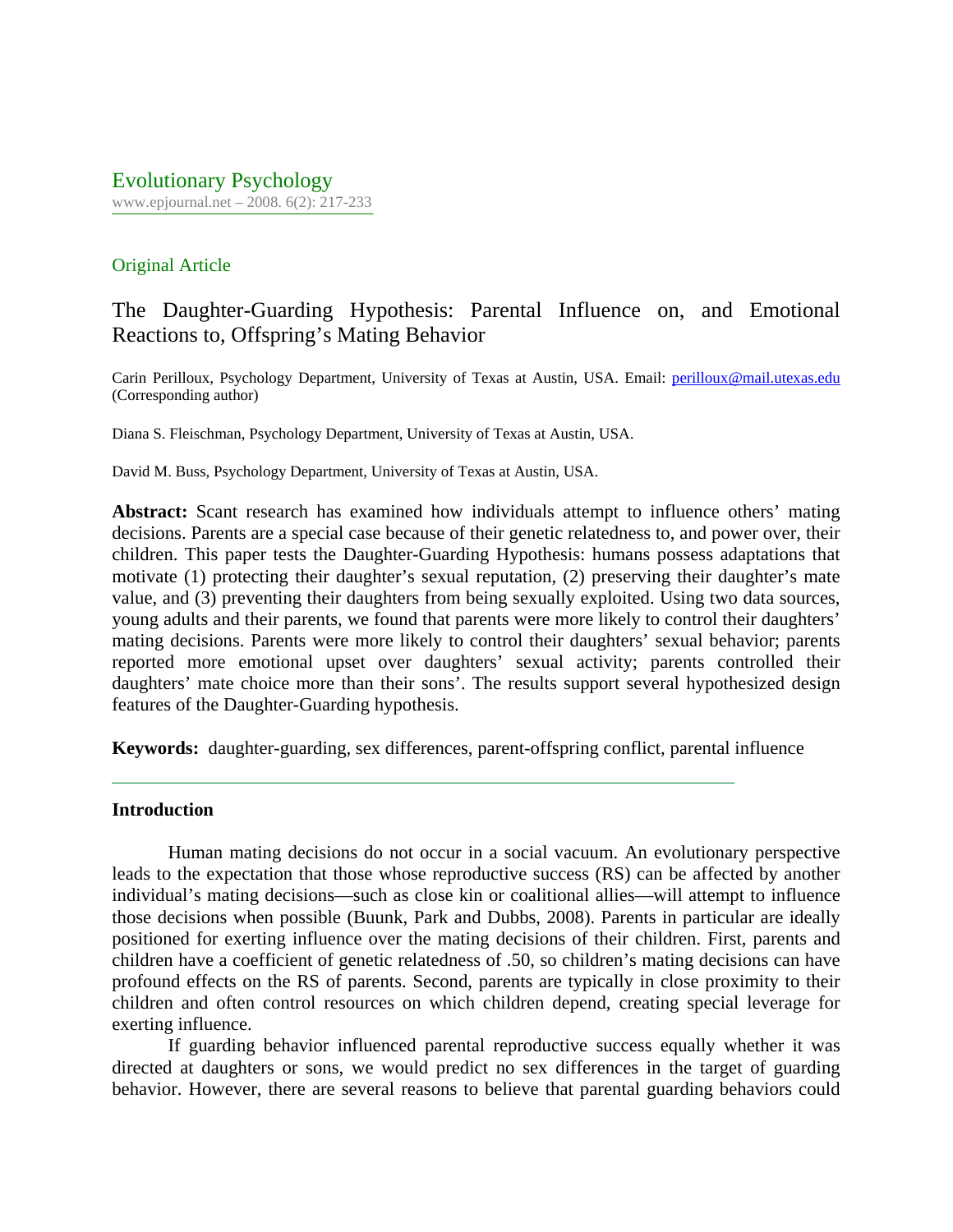increase the RS of their daughters more than similar guarding behavior directed toward sons. Based on sexual asymmetries in human reproductive biology, there have been recurrent sex differences in the costs of untimely or unwanted pregnancy. Furthermore, rape and other forms of sexual victimization have undoubtedly posed more recurrent and costly adaptive problems for females. By engaging in guarding behavior designed to prevent damage to long-term mate value, prevent unwanted pregnancies, and prevent sexual victimization, parents could have significantly improved the RS of their daughters. Similar guarding behaviors would not have the same effect on the RS of sons.

### *Preventing damage to mate value*

Because humans reproduce via internal female fertilization, women are always sure that their children are their own. Men, in contrast, experience uncertainty over the paternity of their putative offspring. Some studies have estimated that, within North America, between 9% and 13% of men unknowingly raise children who are not their biological offspring (Baker and Bellis, 1995; Cerda-Flores et al., 1999). Because the number of a woman's premarital sexual partners and her promiscuity, are key predictors of future infidelity (Thompson, 1983), when looking for a long-term mate, men prefer women with less-than-average sexual experience, few sexual partners, and those who display cues to fidelity (Buss and Schmitt, 1993). On the other hand, women do not value men's premarital sexual inexperience as highly in long-term mating decisions because men's sexual infidelity is not as costly to women as women's sexual infidelity is to men, unless the infidelity also represents a significant diversion of the man's resources away from the woman in question (Buss, 2000; Buss et al., 1999).

A decrement in a daughter's long-term mate value could harm the parents' RS if it prevents her from obtaining a high-quality mate who will invest in her and her children or confer direct economic or social benefits on the parents. Flinn (1988) first proposed a potential effect of daughter-guarding by fathers in a rural Trinidadian village who went so far as restricting their daughters' movements, forcing their daughters to take a chaperone, and threatening men who came to visit their daughters. A daughter's early sexual behavior could damage her mate value more than it would damage a son's. In short, we predict that parents will attempt to restrict their daughter's sexual contact more than their son's.

### *Preventing untimely or unpropitious pregnancy*

In order to produce a viable child, a woman must invest nine months of metabolically costly gestation; a man, in contrast, can create a viable child in as little time as it takes to inseminate one fertile woman (Trivers, 1972). When pregnancy outside a pair bond does occur, men can more easily abandon a potential child and shirk paternal duties since they are not physically obligated to gestate and give birth. For this reason, parents have less incentive to restrict their son's sexual behavior. Indeed it may be in a parent's best interest to encourage mating effort in sons since doing so can increase the parent's inclusive fitness. While sons can experience costs associated with defecting from a pregnant spouse, such as reputational damage and potential physical harm from her family, these costs may not occur every time and may be circumvented. Daughters and their close kin, on the other hand, could not historically avoid the costs associated with her pregnancy without the father's paternal investment.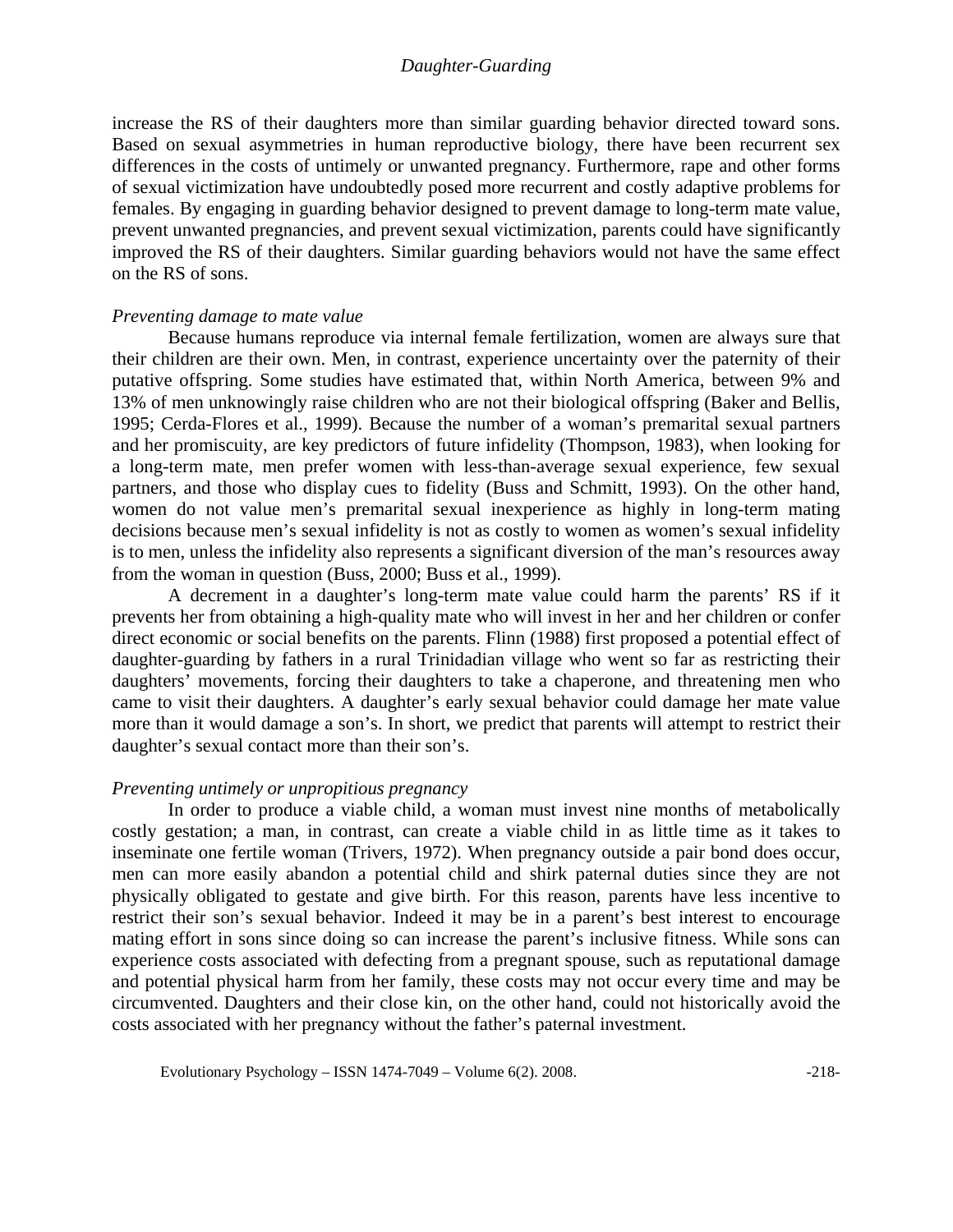Parents should therefore have an interest in delaying the sexual activity of daughters to keep their costs as grandparents low relative to the genetic benefits accrued through inclusive fitness effects (DeKay, 1995; Euler and Weitzel, 1996). Consistent with this prediction, mothers' attitudes against premarital sex are associated with delayed sexual initiation for daughters but not sons (McNeely et al., 2002), sons are favored for use of the family car and girls have an earlier and more stringent curfew than boys their same age (Peters, 1994). Boys are given more freedom outside of the home at an earlier age while daughters experience restricted freedom across all age groups and different types of families such as single-parent homes and cohabiting biological parents (Bulcroft, Carmody, and Bulcroft, 1998). Some contextual factors appear to play a role in child socialization (Low, 1989). The degree of stratification in a society, i.e., disparity between socioeconomic classes, in a society predicts higher levels of socialization in girls of restrictive attitudes about sex. Because social stratification is associated with hypergamy, or "marrying up", daughter-guarding would be contingent upon the stratification of resources and the probability of any woman to marry up in status.

### *Preventing sexual victimization*

Women are much more likely to be raped than men; prevalence studies find that between 7% and 25% of American female college students have been raped at some point in their lives (Brownmiller, 1975; Fisher and Sloan, 2003; Koss, Gidycz, and Wisniewski, 1987; Tjaden and Thoennes, 2000). Rape has likely been a recurrent aspect of our evolutionary history that has imposed severe fitness costs on women because it compromises mate choice, results in reputational damage, decreases mate value, and in some cases leaves the victim burdened with caring for a child without paternal investment (Gottschall and Gottschall, 2003). Rape can also impose costs on parents of rape victims. Parents whose daughters are raped (a) have no assurance of the genetic quality of the father of their grandchild, (b) may be co-opted to invest in children who have little if any other support and (c) may experience problems forging alliances through arranged marriages. Young women may have been especially vulnerable to rape due to inexperience in recognizing the warning signs of sexual coercion, as well as limited ability to defend themselves against physically formidable males. We therefore predict that parents should attempt to prevent exposure to situations which pose a risk for sexual victimization.

### *The Daughter-Guarding hypothesis*

The above considerations converge to yield the Daughter Guarding Hypothesis: Parents possess adaptations with design features that function to defend their daughter's sexual reputation, preserve her mate value, and protect her from sexual victimization.

In our study, we obtained information about parenting practices from young adults as well as their parents. This yielded two separate and quasi-independent data sources for testing the following key predictions:

1. *Control over behavior*. Parents will allow their daughters to engage in fewer mixed-sex romantic and social activities than sons, as reported by parents as well as children, because these restrictions decrease daughters' chances of sexual contact and sexual victimization.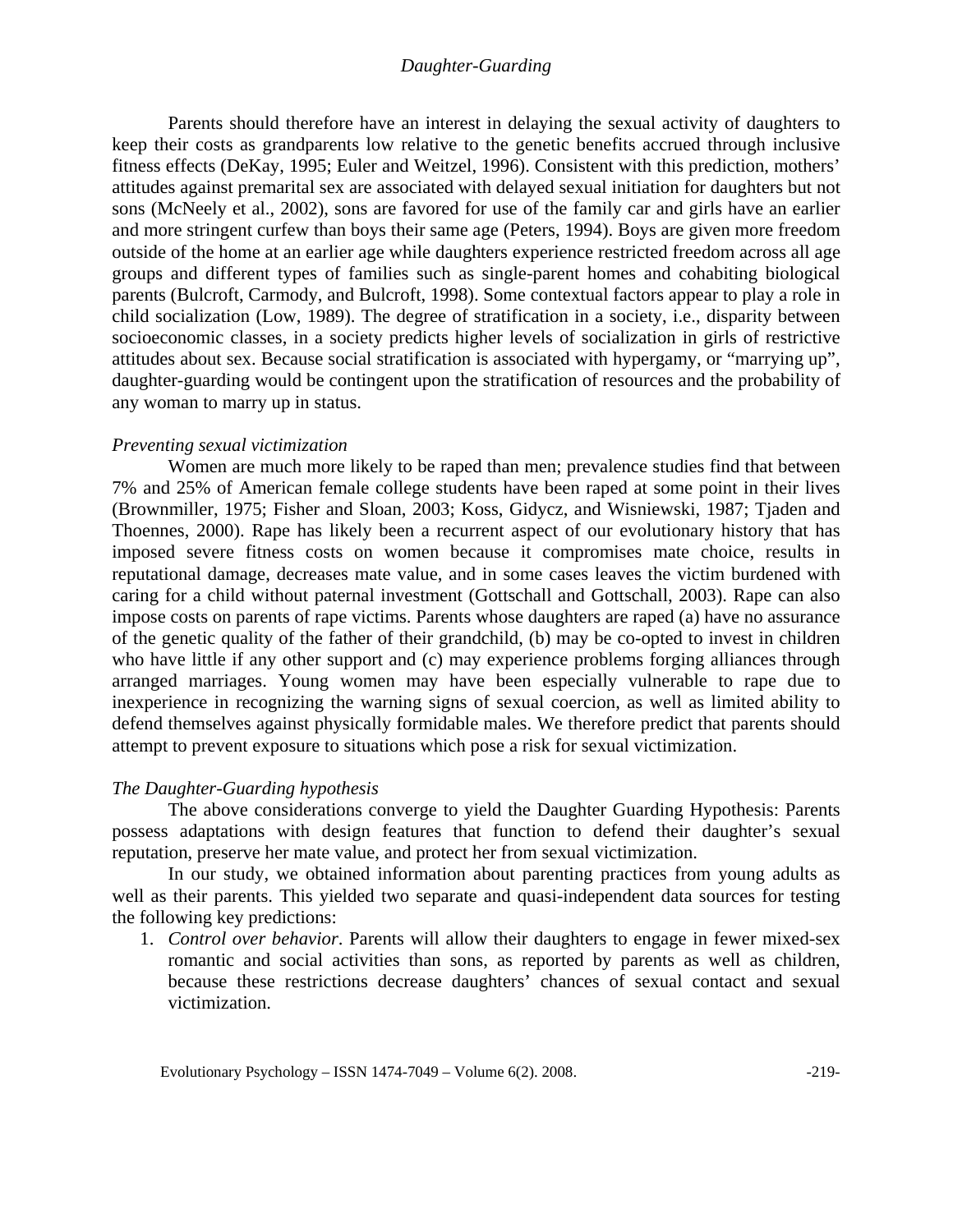- 2. *Approval of behavior*. Parents will approve less of daughters than sons engaging in physical intimacy because disapproval functions to motivate parents to limit activities that may lead to sexual contact or sexual victimization.
- 3. *Emotional upset over sexual activity*. Parents will experience more emotional upset over learning that a daughter is sexually active, as compared to a son. Parents are psychologically compelled to be more vigilant in maintaining their daughter's sexual reputation and mate value than their son's. When a daughter does engage in sexual activity, parents will experience aversive emotions that function to motivate greater vigilance.
- 4. *Approval of mate choice*. Parents will report that approving of their daughter's mate is generally more important than approving of their son's mate and will be more likely to disapprove of a daughter's mate than a son's mate, on average. Parents have historically been able to increase their own status based on their daughter's mateship (Dickemann, 1981), and should therefore show greater concern over a daughter's mate choice than a son's.
- 5. *Control over curfew.* Daughters, more than sons, will report having a curfew. Parents can use this strategy as a means to control their daughter's likelihood of sexual contact by limiting the time she spends away from their supervision.
- 6. *Control over clothing*. Parents will try to influence the clothing choices of their daughters more than those of their sons. This may function to limit how sexually provocative or accessible their daughters appear via clothing choice. This form of influence is hypothesized to protect the daughter's sexual reputation by limiting signals of sexual promiscuity or sexual availability.

# **Materials and Methods**

# *Overview*

Participants, both students and their parents, responded to questions in survey format on a computer at any location of their choice. They responded to questions regarding parental influence experienced during their senior<sup>[1](#page-3-0)</sup> year of high school, as well as some individual difference measures. The entire survey lasted approximately half an hour.

# *Participants*

 $\overline{a}$ 

Participants from two different psychology courses at a large southern university, 39 males and 134 females between ages 18 and 30, participated in this study. All students were recruited in upper-division psychology courses and received extra credit if they chose to participate. The mean age of all student participants was  $21.2$  years ( $SD = 1.5$ ). Ethnically, 54% of the participants were White non-Hispanics, 19% were Hispanic, 16% East Asian, 4% South Asian, 3% Middle Eastern, 2% African-American and 2% chose "Other ethnicity." Most students indicated that their families were lower middle class (18%), middle class (34%), or

<span id="page-3-0"></span>Evolutionary Psychology – ISSN  $1474-7049$  – Volume 6(2). 2008.  $-220-720$  $<sup>1</sup>$  In American high schools, students in their last, or senior, year are generally about 17 years old.</sup>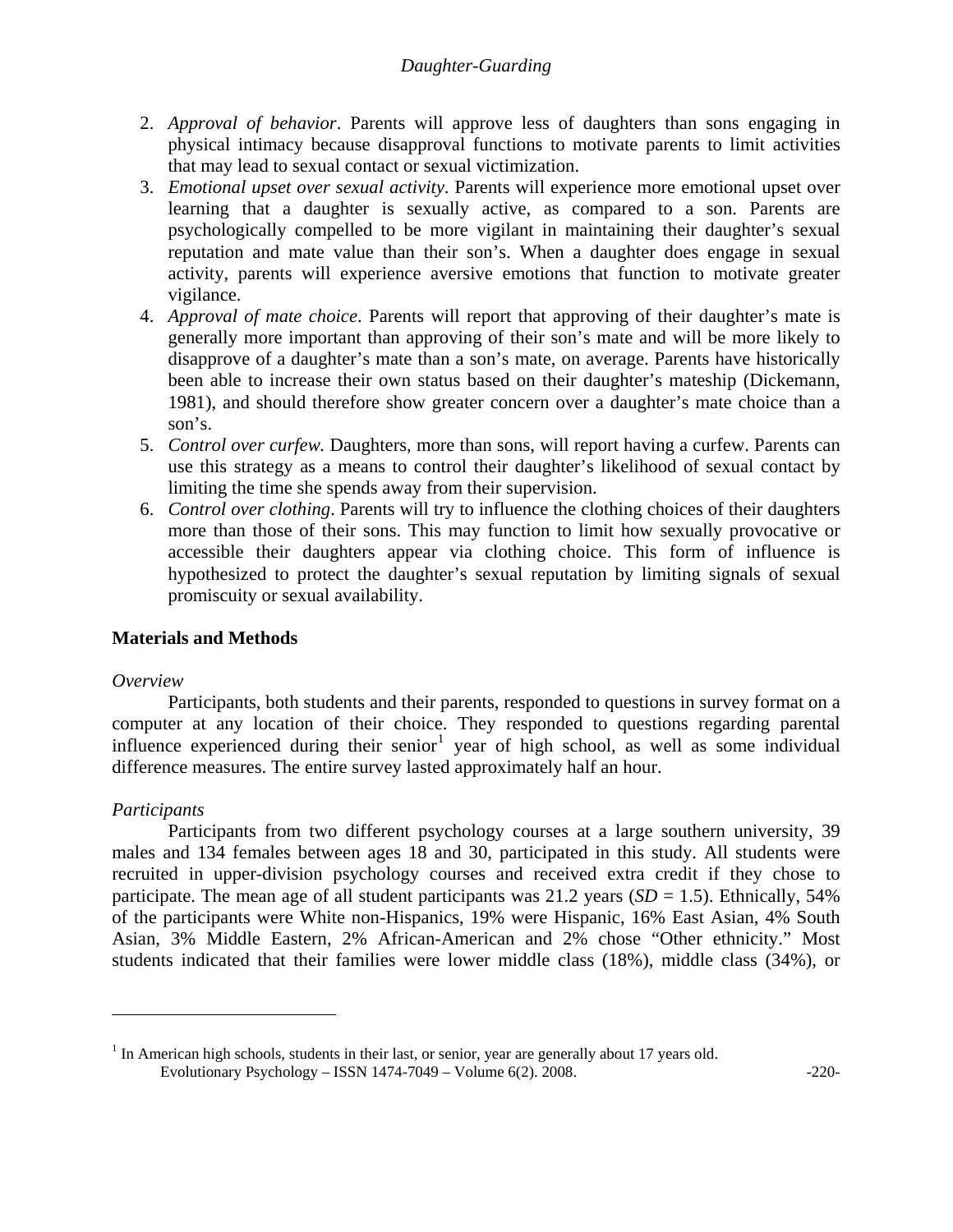upper middle class (34%). Of these students, 55% had at least one parent who completed our parent survey.

Parents of a subset of the students, 84 fathers and 88 mothers, participated in the parent survey. The student participants received additional extra credit for parental participation in the survey. The mean age of all parent participants was  $51.4$  ( $SD = 5.4$ ). Our participants consisted of 56% White non-Hispanics, 17% Hispanic, 15% East Asian, 4% South Asian, 4% Middle Eastern, 3% African-American and 1% chose "Other ethnicity." Most parents indicated that their income reflected middle class (32%) or upper middle class status (41%).

### *Materials*

We designed a new instrument for this study to assess how parents selectively guard their children. Unless indicated otherwise, questions were rated on 10-point Likert scales. One section focused on *parental behaviors* related to guarding. When designing this section, we created a list of activities that varied in risk of sexual contact and that might reasonably be under the control of the parents of high-school seniors. We developed the items based on conversations with undergraduate assistants who indicated that these activities would most likely require a child to ask his or her parents for permission and ranged from as low-risk such as "driving alone during the day" to as high-risk as "sleep over at romantic partner's home." For each item, parents and students rated how likely the parents would have been to allow their child to engage in that behavior. The instrument also included several questions designed to gauge parental control specifically over clothing choice, mate choice, and curfews. Parental control over clothing was assessed by asking students to rate how much their parents controlled what they wore. Parents were asked to rate how important it was that they approved of their child's mate and both parents and students were asked whether the parents had ever disapproved of one of the child's mates. One question simply asked students whether or not they had a curfew.

The second section focused on *parental attitudes* related to guarding. The attitudinal components measured parental approval of varying degrees of their child's sexual activity. The four items within this part of the instrument reflected four levels of intimate contact with a romantic partner, ranging from holding hands to actually having sex. The items were chosen such that they reflected affectionate behaviors which adolescents would not necessarily ask permission to engage in, but should evoke some level of approval or disapproval by parents. Students and parents were asked to rate how much the parents would have approved of the child engaging in each behavior. This section also included a question to measure the level of emotional upset experienced by parents when they learned that their child was sexually active. Parents who did not know or did not believe their child was sexually active were instructed to imagine they had found out that their child was sexually active before answering the question. The responses on this scale ranged from +3, "extremely happy", to -3, "extremely upset". In sum, the instrument assessed parental guarding by measuring parental behaviors and attitudes surrounding the social and mating activities of their children.

#### *Procedure*

Student participants learned about our study during a psychology course and were given a direct link to access the survey online at a time and place of their choice. At the end of the survey, students filled out a separate webpage to receive credit in their class as well as to

Evolutionary Psychology – ISSN  $1474-7049$  – Volume 6(2). 2008.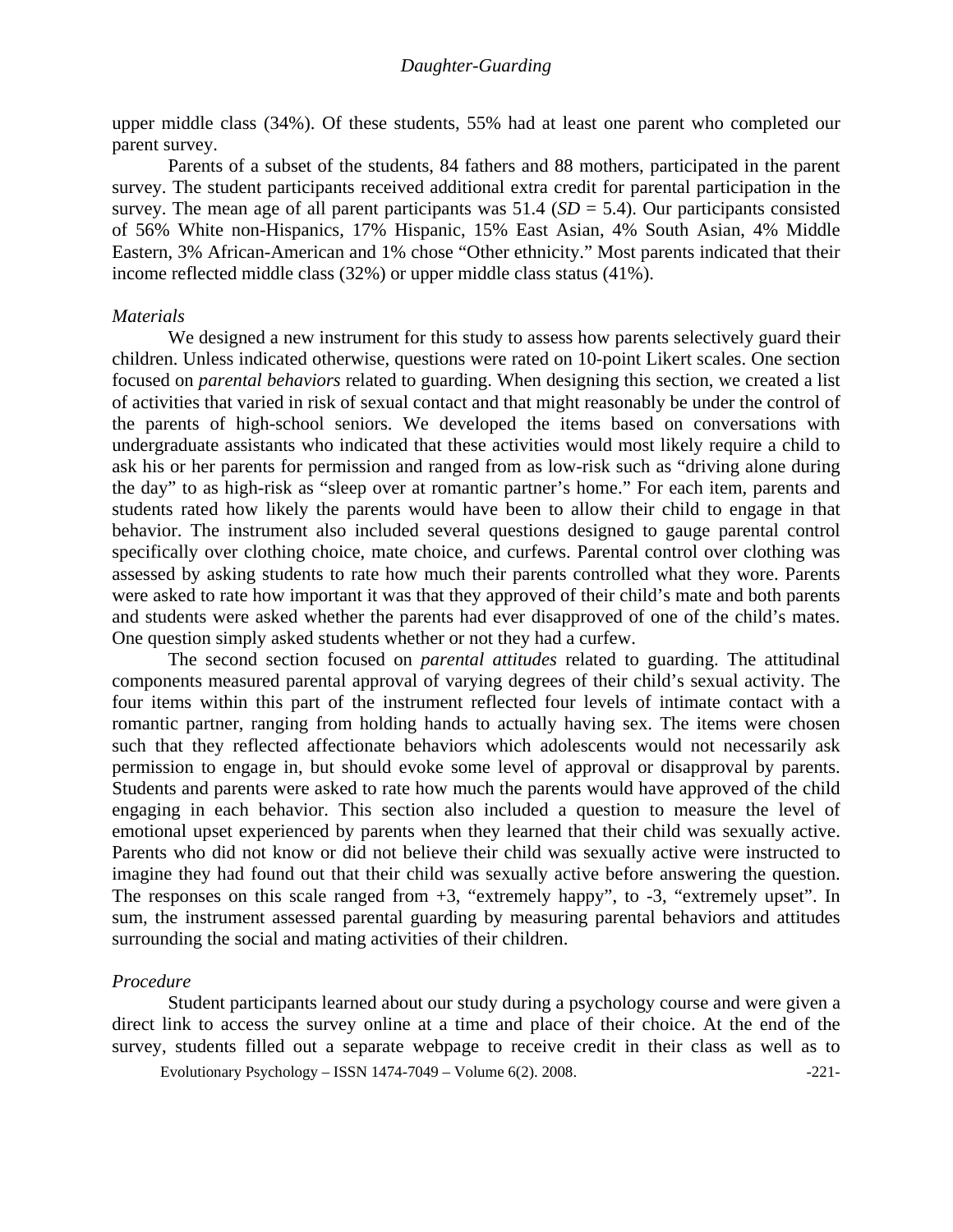optionally tell us the email addresses of their parents. Students could view a copy of the parent survey before deciding to permit us to solicit parental participation. Parents were then emailed a direct link to the parent online survey via the email addresses provided. Parents and students were not able to read or access one another's responses at any time. At the end of each instrument, participants read a debriefing document online about the nature and purpose of the study.

## **Results**

#### *Control over behavior*

 One set of questions asked students how likely it was that they would have been allowed to engage in several activities during their last year of high school. A parallel instrument presented the same items to parents so that they could rate the likelihood that they would have allowed their child to engage in each activity during that same year. Where available, we calculated the correlation of the student's rating with their parent's rating. We found that of the nine activities on the instrument, the responses of the children and parents exhibited significant correlations on eight, the only exception was the item "allow child to attend a high school dance." Table 1 presents the correlations between parents' and children's ratings on the items within our instrument. Obtaining data from these two different data sources permitted two separate sets of tests of the key predictions.

**Table 1.** Correlations between ratings given by parents and children

| Allow child to                             | r        |
|--------------------------------------------|----------|
| Drive alone during the day                 | $0.79**$ |
| Drive alone at night                       | $0.71**$ |
| Drive with same sex                        | $0.47**$ |
| Drive with opposite sex                    | $0.48**$ |
| Date without chaperone                     | $0.55**$ |
| Attend dance without chaperone             | 0.09     |
| Spend the night, same sex                  | $0.65**$ |
| Spend the night, mixed sex                 | $0.45**$ |
| Spend the night at romantic partner's home | $0.53**$ |
| Approve of child                           | r        |
| Holding hands with romantic partner        | $0.66**$ |
| Kissing romantic partner                   | $0.32**$ |
| Having sex in own home                     | $0.22*$  |
| Having sex elsewhere                       | $0.43**$ |

 $**p* < 0.05; ***p* < 0.01$ .

Evolutionary Psychology – ISSN  $1474-7049$  – Volume 6(2). 2008.  $-222-72$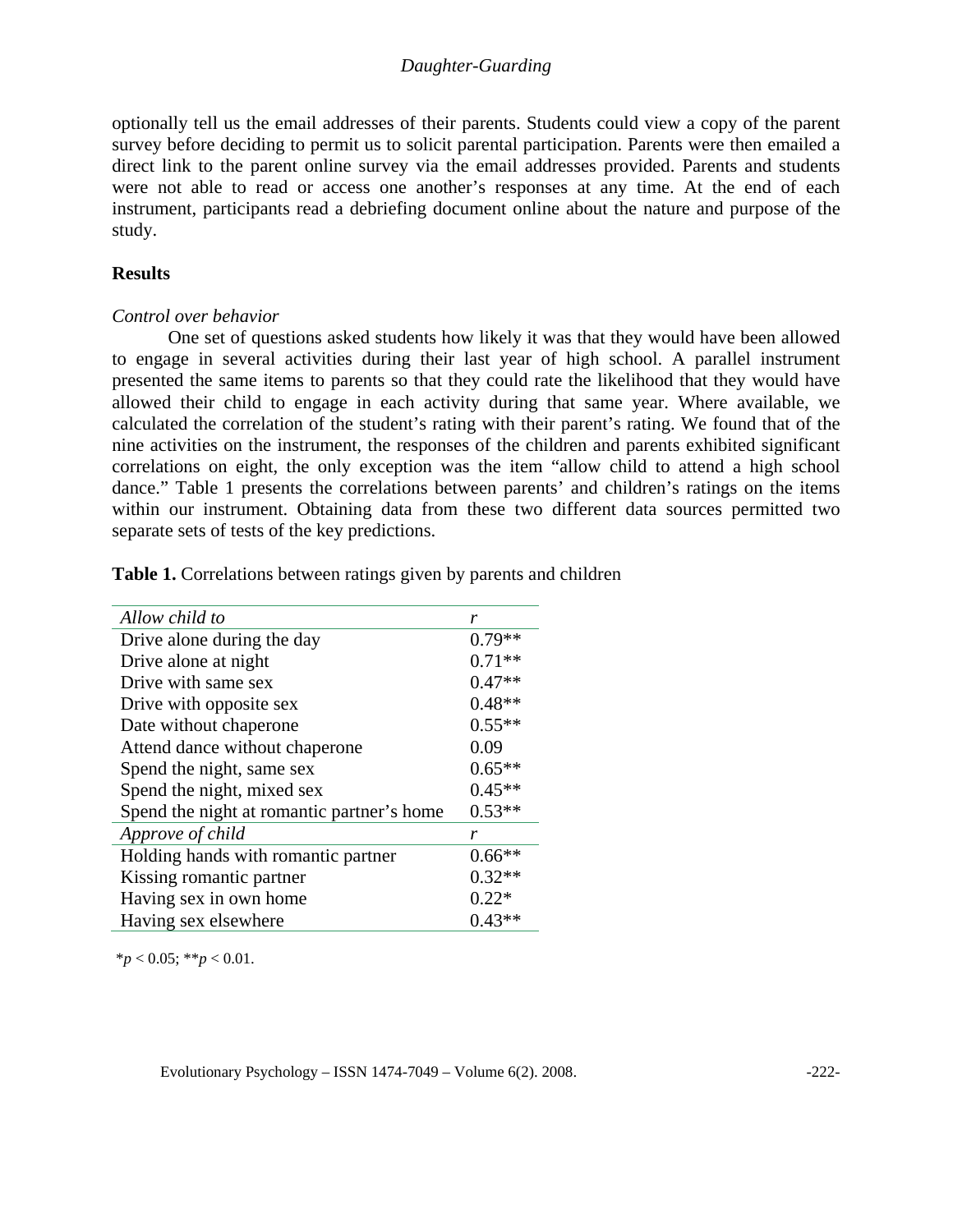The ratings of individual items followed extremely non-normal distributions within both datasets with most items showing an extreme negative skew. Though *t*-tests are often robust to assumption violations, we did not want to lose power in our pair-wise comparisons by using the Student's *t*-test on data that did not meet assumptions. Instead we calculated Mann-Whitney rank sum tests for all non-normal pair-wise *a priori* comparisons and we report *z* scores and *p*-values accordingly.

### *Participant reports of their parents' guarding behavior*.

Among the student participants, we found that child's sex was related to the guarding they experienced. Every item reflected the trend of sons being allowed to engage in more activities than daughters, and six of the nine activities exhibited these predicted sex differences at statistically significant levels. Table 2 contains the group means and test statistics for each item. Sons were significantly more likely to be allowed to drive alone at night, drive with a member of the opposite sex in the car, go on a date without a chaperone, spend the night at a same-sex friend's home, spend the night with a mixed-sex group, and spend the night at his romantic partner's home. The three items that did not exhibit a statistically significant sex difference were driving alone during the day, driving with a member of the same sex, and attending a school dance without a chaperone.

### *Parental reports of their guarding behavior.*

Our parent dataset revealed similar results. Of the nine items, parents were significantly more likely to allow their sons to engage in five of them. The means and test statistics for each item are presented in Table 2. Parents indicated that they would have been more likely to allow sons to drive alone during the day, drive alone at night, drive with a member of the opposite sex in the car, spend the night at a same-sex friend's home, and spend the night at a romantic partner's home. Going on a date and attending a mixed-sex sleepover were both in the predicted direction but only approached significance,  $p = 0.07$  and  $p = 0.08$  respectively. Surprisingly, parents indicated that they would be more likely to allow daughters to attend a school dance without a chaperone than sons, though not significantly so. This is the only result in either dataset that does not conform to the prediction that sons will be allowed to engage in more mating-related activities than daughters.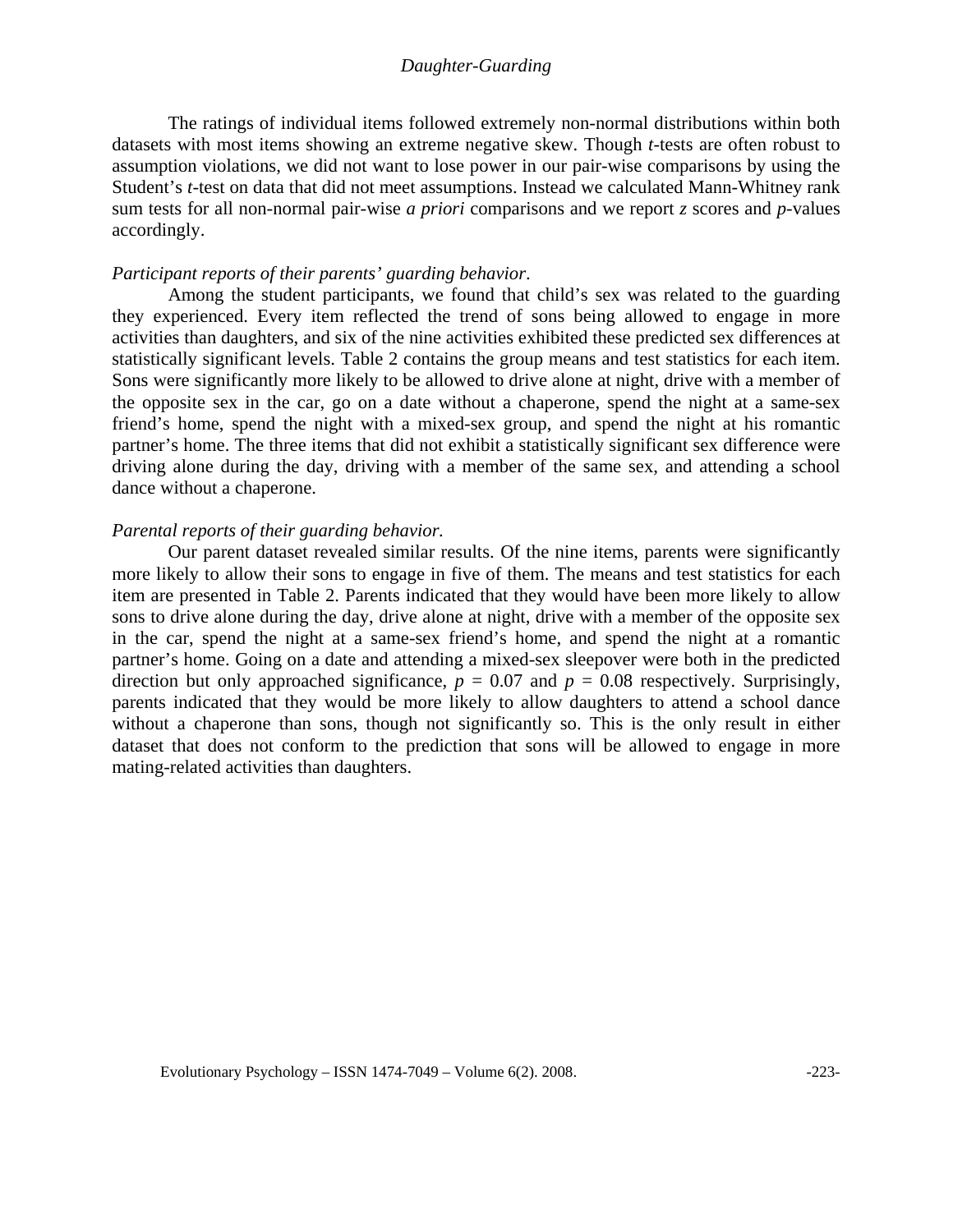|                                  | Children mean ratings |           |               | Parent mean ratings |           |             |
|----------------------------------|-----------------------|-----------|---------------|---------------------|-----------|-------------|
| Allow child to                   | Sons                  | Daughters | $\mathcal{Z}$ | Sons                | Daughters | $Z_{\cdot}$ |
| Drive alone during the day       | 9.38                  | 9.15      | 1.57          | 9.64                | 9.04      | $1.95*$     |
|                                  |                       |           |               |                     |           |             |
| Drive alone at night             | 9.21                  | 7.55      | $4.46**$      | 9.12                | 7.61      | $3.14**$    |
| Drive with same sex              | 9.72                  | 9.40      | 1.80          | 9.45                | 9.16      | 1.61        |
| Drive with opposite sex          | 9.56                  | 8.45      | 3.98**        | 9.00                | 8.14      | $2.53*$     |
| Date without chaperone           | 9.38                  | 8.20      | $3.34**$      | 8.55                | 7.95      | 1.81        |
| without<br>dance<br>Attend       |                       |           |               |                     |           |             |
| chaperone                        | 9.56                  | 9.35      | 1.13          | 8.20                | 8.98      | $-1.71$     |
| Spend night, same sex            | 9.63                  | 8.58      | $2.29*$       | 9.16                | 8.42      | $2.00*$     |
| Spend night, mixed sex           | 7.79                  | 4.52      | $5.47**$      | 5.42                | 4.45      | 1.77        |
| night<br>Spend<br>romantic<br>at |                       |           |               |                     |           |             |
| partner's home                   | 5.44                  | 2.48      | $5.58**$      | 2.65                | 2.07      | $2.57**$    |

**Table 2.** Guarding behaviors from children's and parents' perspectives

*Note.* Higher means indicate greater likelihood to allow the behavior. All comparisons were evaluated using the nonparametric Mann-Whitney Rank Sum test.

 $*_{p}$  < 0.05; \*\**p* < 0.01.

### *Approval of behavior*

 After evaluating the likelihood that these activities would be allowed, students and parents rated how much they believed, or knew, their parents would approve of each romantic activity if the students had engaged in it during their final year of high school. We found that the responses of the children and parents exhibited significant correlations on all four items relating to approval of behavior, as presented in Table 1. We predicted that parents would show less approval of daughters engaging in each of these activities than sons. Once again, the individual item ratings were extremely non-normally distributed: two possessed large positive skew one possessed large negative skew and the remaining item showed high kurtosis. Therefore, all *a priori* pair-wise comparisons were conducted using the Mann-Whitney rank sum statistic.

## *Participants' reports of parental approval of sexual behavior*.

Among student participants, a significant effect of their own sex on parental approval of intimate contact emerged. As predicted, female students reported significantly less parental approval on all four behaviors than male students: holding hands with their romantic partner, kissing their romantic partner, having sex with their romantic partner in their own home, and having sex with their romantic partner somewhere else. The means and test statistics are presented in Table 3.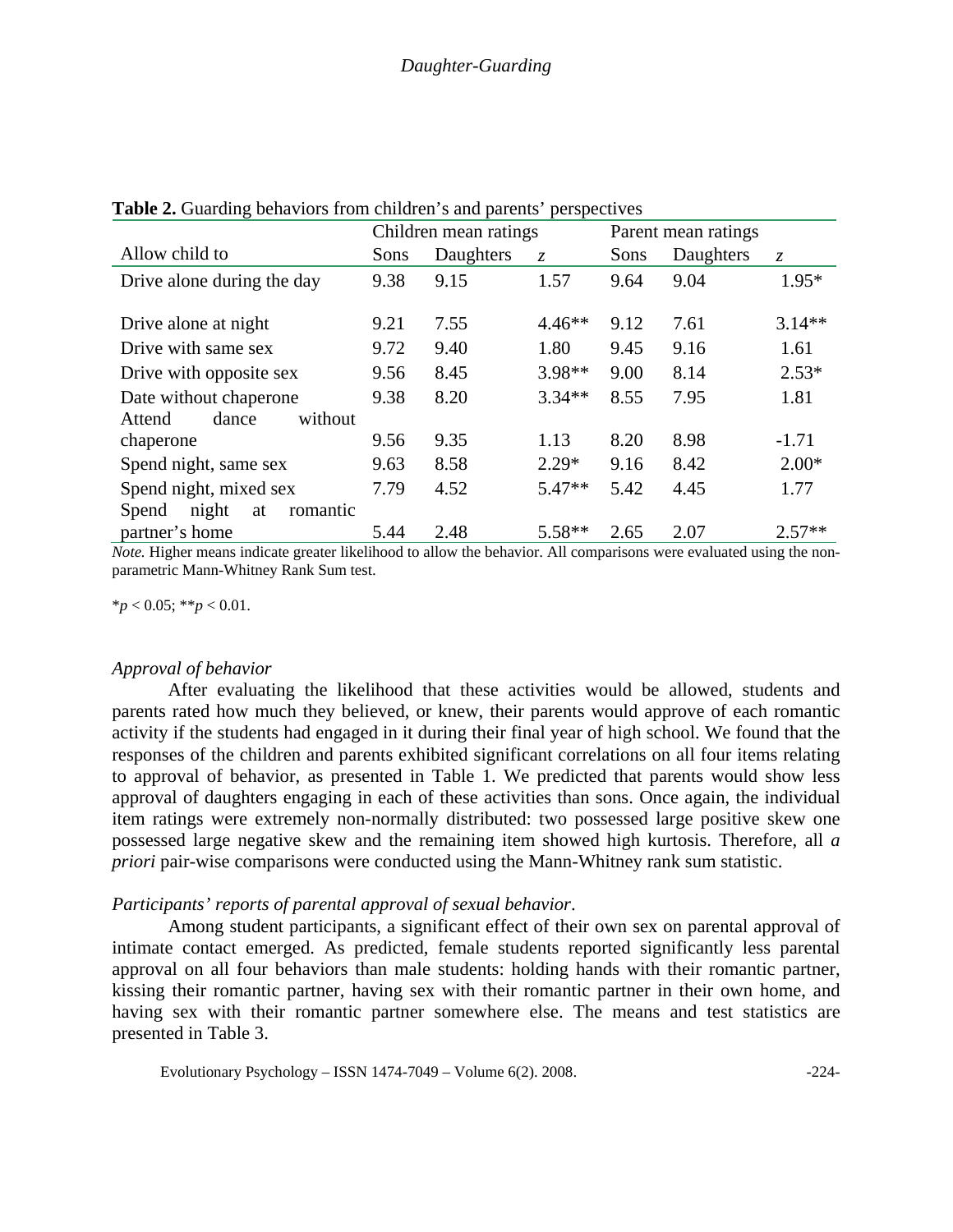## *Parents' reports of their approval of sexual behavior.*

Parents reported somewhat less approval of daughters engaging in each activity compared to sons. Parents' mean ratings and test statistics are presented in Table 3. Parents were significantly less likely to approve of their daughter having sex with her romantic partner somewhere besides her home as compared to sons. The remaining three items only approached significance  $(p < 0.10)$  but were in the predicted direction, with parents approving less of daughters engaging in each activity compared to sons.

|                             | Children mean ratings |           |          | Parent mean ratings |           |         |
|-----------------------------|-----------------------|-----------|----------|---------------------|-----------|---------|
| Approve of child            | Sons                  | Daughters | Z.       | Sons                | Daughters |         |
| Holding hands with romantic |                       |           |          |                     |           |         |
| partner                     | 8.36                  | 7.1       | $2.24*$  | 8.42                | 7.39      | 1.83    |
| Kissing romantic partner    | 7.18                  | 5.01      | $3.68**$ | 6.3                 | 5.23      | 1.68    |
| Having sex in own home      | 3.03                  | 1.57      | $5.24**$ | 1.64                | 1.36      | 1.70    |
| Having sex elsewhere        | 4.15                  | 2.22      | $5.06**$ | 2.55                | 1.8       | $3.19*$ |

#### **Table 3.** Guarding attitudes from children's and parents' perspectives

*Note.* Higher means indicate greater likelihood to approve of the behavior. All comparisons were evaluated using the non-parametric Mann-Whitney Rank Sum test.

 $*_{p}$  < 0.05; \*\**p* < 0.01.

### *Emotional upset over sexual activity*

 Parents rated how they felt or would feel when they found out that their son or daughter was sexually active. A 2x2 ANOVA with parent sex and child sex factors revealed that neither the interaction nor the parent sex factor was statistically significant,  $F(1, 145) = 0.65$  and  $F(1, 145)$ 145) = 2.65, respectively, but that the child sex factor was significant,  $F(1, 145) = 17.12$ ,  $p <$ 0.001. As predicted, parents indicated significantly more upset if they learned that their daughter was sexually active ( $M = -1.65$ ,  $SD = 1.34$ ) than if they found out that their son ( $M = -0.58$ ,  $SD =$ 1.25) was, Mann-Whitney Rank Sum test, *z*(148) = 3.93, *p* < 0.001.

### *Approval of mate choice*

As predicted, parents reported higher levels of importance for approving of their daughter's mates than their son's mates, Mann-Whitney Rank Sum test  $z(164) = 2.53$ ,  $p = 0.012$ . An ANOVA revealed a significant interaction of parent sex and child sex,  $F(1, 161) = 4.07$ ,  $p =$ 0.045, displayed in Figure 1. Tukey's HSD post-hoc tests revealed that fathers found it significantly less important to approve of their son's mates  $(M = 6.19, SD = 2.48)$  than daughter's mates ( $M = 7.94$ ,  $SD = 1.66$ ), and significantly less important than mothers reported for both sons ( $M = 8.00$ ,  $SD = 1.58$ ) and daughters ( $M = 8.41$ ,  $SD = 1.57$ ), the latter three means did not significantly differ. The data also indicated more instances of parents disapproving of daughters' mates than sons' mates; this pattern was found both in the child dataset,  $\chi^2(1, N=115)$  $= 7.50, p = 0.006$ , as well as the parent dataset,  $\chi^2(1, N=112) = 10.21, p = 0.001$ . In the child dataset, 59% of daughters reported parental disapproval of their mates compared to only 30% of

Evolutionary Psychology – ISSN 1474-7049 – Volume 6(2). 2008. -225-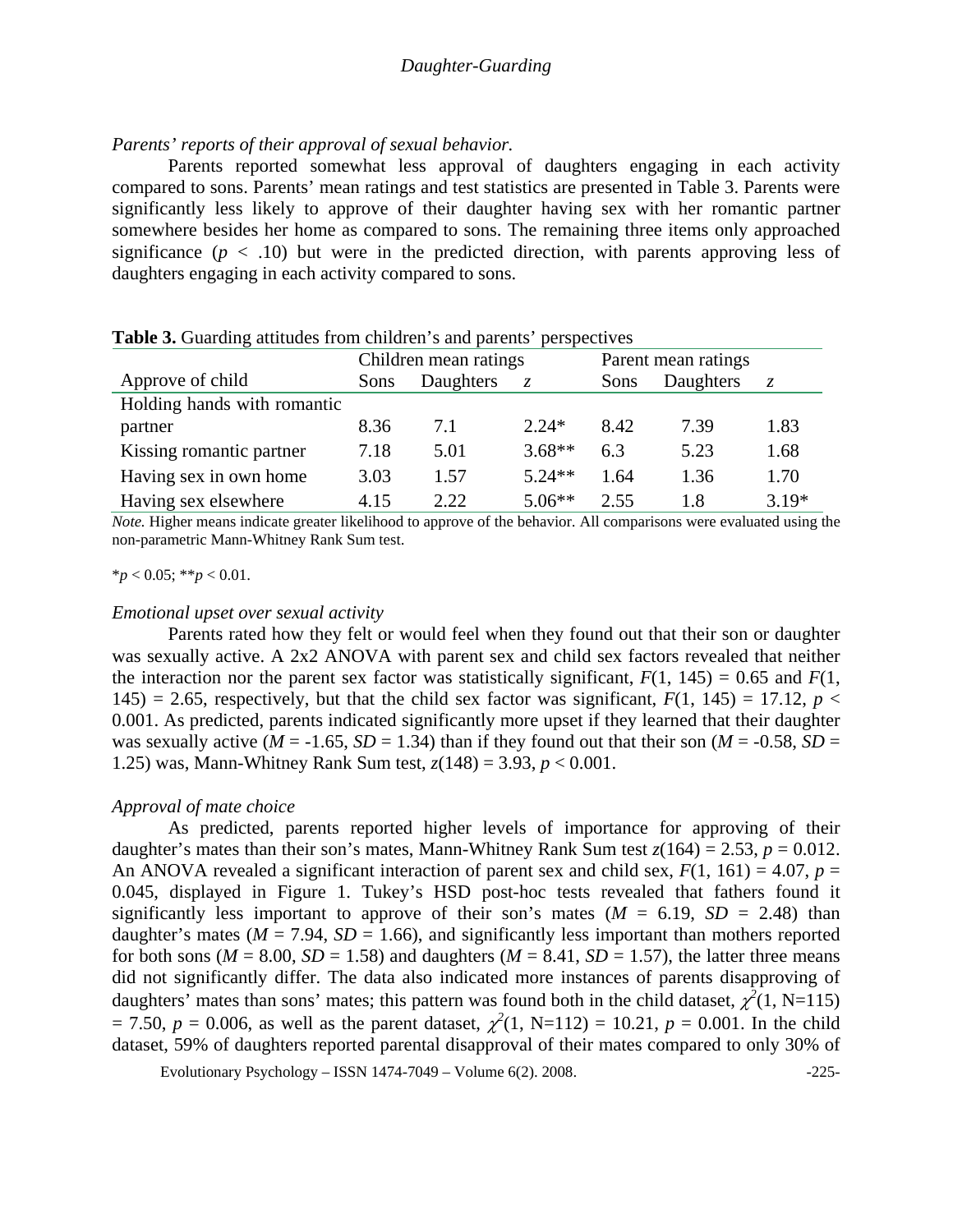sons. Of the parents themselves, 61% of the parents of daughters reported disapproving of their child's mate compared to only 26% of the parents of sons.

**Figure 1.** Parents' ratings of the importance of approving of their child's mate. Possible values ranged from 1 ("Not at all important") to 10 ("Extremely important").



#### *Control over curfew*

 Students were asked whether or not they had a curfew during their last year in high school as an additional measure of parental influence over their children's behavior. As predicted, more daughters (60%) reported having a curfew than sons (36%),  $\chi^2(1, N=172)$  = 7.54,  $p = 0.006$ .

### *Control over clothing*

A single question assessed parental influence over the clothing that children wore during their final year of high school. As predicted, female students ( $M = 2.87$ ,  $SD = 1.66$ ) indicated that their parents had significantly more influence over their clothing than male students ( $M = 1.85$ ,  $SD = 1.25$ ,  $z(170) = 3.72$ ,  $p < 0.001$ .

#### **Discussion**

The findings from this study provided support for the Daughter-Guarding Hypothesis. Using two separate data sources, participants and their parents, we found that parents guarded

Evolutionary Psychology – ISSN 1474-7049 – Volume 6(2). 2008. -226-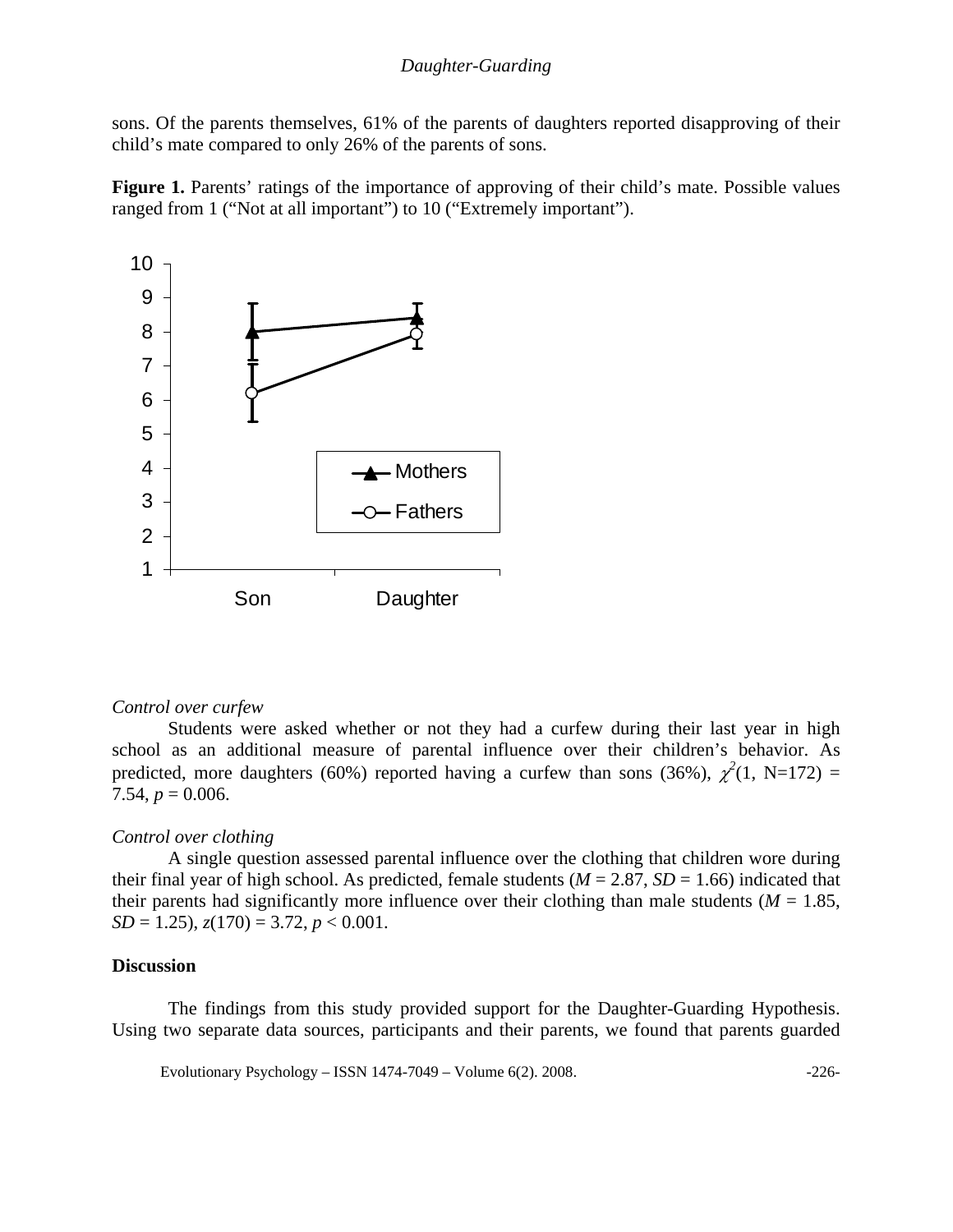daughters more than sons. Predictions based on each proposed design feature were largely supported by the results.

### *Control over behavior*

Women are inherently sensitive to their risk of sexual victimization to some extent (Broder and Hohmann, 2003; Chavanne and Gallup, 1998; Petralia and Gallup, 2002), and our data reveal that parents may share this awareness in regard to their daughters. As predicted, daughters were significantly more prohibited than sons from engaging in those activities that exposed them to greater potential sexual contact or victimization, such as interacting with many new peers over the course of a given evening in a mixed sex gathering. Driving alone during the day or with a member of the same sex, and attending a high school dance without a chaperone were the three activities that sons and daughters were equally allowed to engage in. These activities are inherently low in risk for sexual contact or victimization and thus should show the lowest magnitude of sex differences. Only one item showed a sex difference in the opposite direction than predicted, though not significantly so: parents reported that they would be somewhat more likely to allow their daughter to attend a high school dance without a chaperone  $(p = 0.09)$ . It is not clear why this particular item showed a reversal of the predicted sex difference, given the direction of the other indicators, but the lack of correlation between children and parents on this variable, as shown in Table 1, suggests that the item may have been interpreted differently by parents and their offspring.

### *Approval of behavior*

The four items on our instrument which assessed level of approval of romantic and sexual behavior on the part of sons and daughters provided support for the Daughter-Guarding hypothesis. All four items showed large sex differences in the child dataset, while only one item, "child having sex elsewhere", showed a significant sex difference in the parent dataset. The remaining three items were in the predicted direction but only approached significance (all *p*s < 0.10). These would have been considered significant had we used a one-tailed test for *a priori* predictions, so it is likely that the effect does exist among parents as well. Especially according to their children, parents do not approve of their daughters engaging in sexual or romantic activities at this age. As for why the sex differences were greater among the children's reports as compared to the parents' reports, parents may have been attempting to appear more liberal or progressive in their responses or children may have been more acutely sensitive to unequal treatment.

### *Upset over sexual activity*

As predicted by the Daughter-Guarding hypothesis, parents reported greater upset over a daughter's sexual activity than a son's. Emotional upset has been hypothesized to function to alert individuals to "strategic interference," marking interfering events for memorial storage and retrieval, and motivating action designed to reduce strategic interference (Buss, 1989). In the current context, emotional upset may promote further vigilance on the part of parents and heightened sensitivity to their daughter's sexual activity, thereby increasing guarding and constraints on the daughter. In these ways, parents may reduce interference with their preferred

Evolutionary Psychology – ISSN 1474-7049 – Volume 6(2). 2008. -227-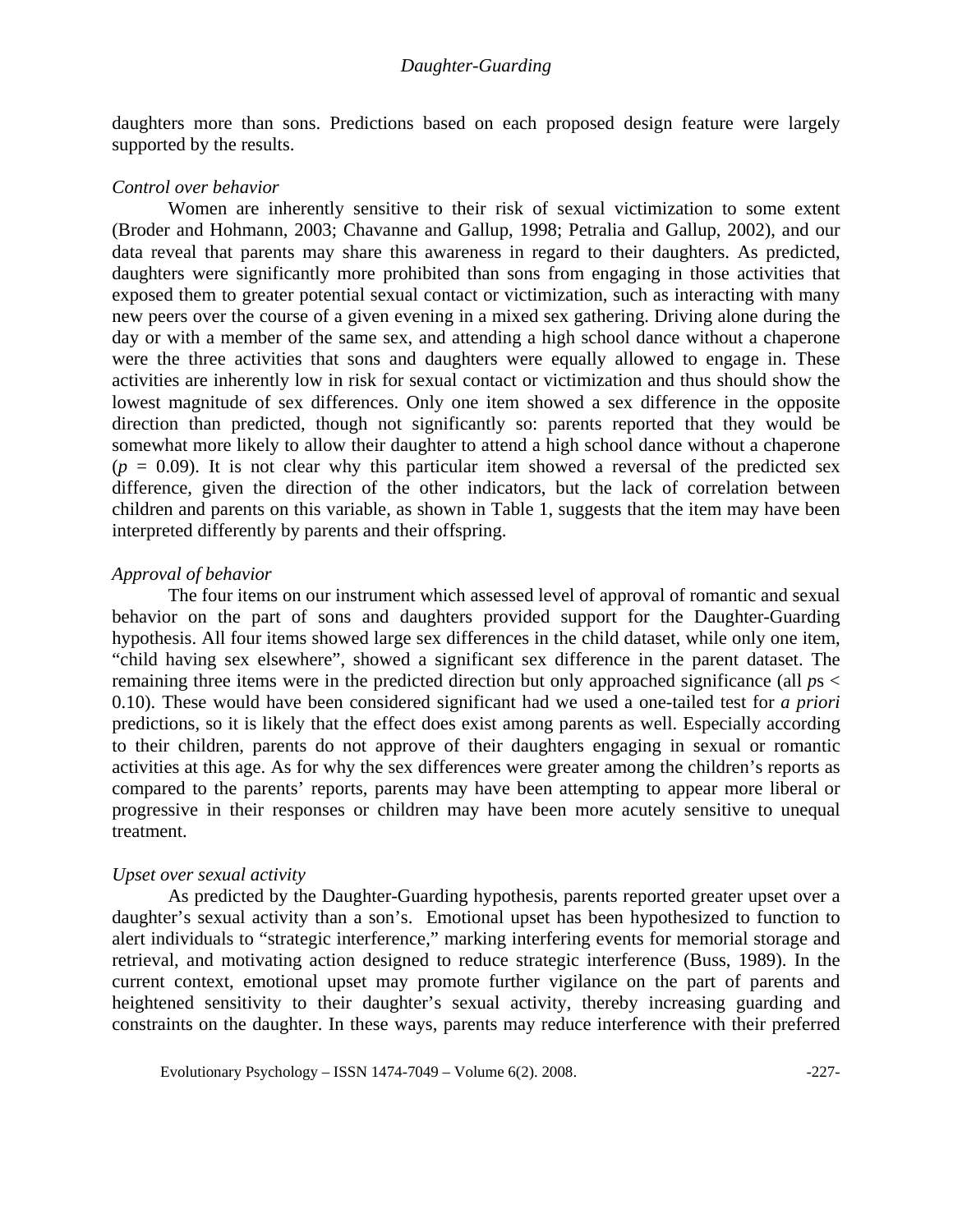strategy of maintaining their daughter's sexual reputation, preserving their mate value, and preventing sexual victimization.

### *Approval of mate choice*

Parents deemed it necessary to approve of daughters' romantic partners more than sons', but there was an interaction of sex of parent and sex of child. Mothers cared equally about having a positive evaluation of their children's mates whereas fathers cared much more about approving of a daughter's than a son's mate. The reason for the parent sex difference is not clear. Perhaps fathers have more to gain via their daughter's mates in terms of resources, alliances or other benefits than son' mates. In some cultures, daughter's marriages have been used to elevate their father's resource accrual and social status (Flinn, 1988; Hart and Pilling, 1960). An alternative explanation is that mothers and fathers may have selectively focused on different aspects of a child's mate choice when answering the question. Future studies could obtain parents' ratings of the importance of specific characteristics in their children's mates to determine if parents are making a distinction in specific traits. As it stands, this interaction is open to interpretation and further research. Parents may be attempting to influence their daughters against certain types of mates and encourage the type of mate-choice that would benefit their daughter or themselves in the long-term.

### *Control over curfew*

As predicted, daughters indicated having a curfew during their final year of high school more often than sons did. Parents may use curfews to decrease the amount of time that children are physically away and therefore more likely exposed to sexual activity and sexual coercion. Curfews represent one method by which parents exert more control over daughters' lives.

#### *Control over clothing*

Women signal their mating strategy and fertility with their clothing choices (Grammer, Renninger, and Fischer, 2004; Haselton, Mortezaie, Pillsworth, Bleske-Rechek, and Frederick, 2006). We predicted that parents attend more to their daughter's clothing choice than their son's, in order to prevent daughters from advertising sexual accessibility or fertility. Our data showed this predicted pattern with more daughters reporting parental control over their clothing than sons. One limitation of this instrument is that we did not ask children about the particular ways in which their parents tried to control their clothing choice. We would further predict a sex difference in the *type* of control exerted over children's clothing choices. We predict that when parents exert influence over their son's clothing choices, they will encourage clothing that is cleaner, neater, or displays their resources more effectively. Daughters, on the other hand would be encouraged to dress more conservatively (e.g., clothes that show less skin and are less tightfitting).

#### *Limitations and future directions*

Both sets of participants, students and their parents, revealed the same sex differences inherent in the way that parents guard their children. There may have been some selection bias within the parent dataset due to only 55% of the students having parents who participated in the survey; future studies could use a different sampling method in order to avoid this limitation. We

Evolutionary Psychology – ISSN 1474-7049 – Volume 6(2). 2008. -228-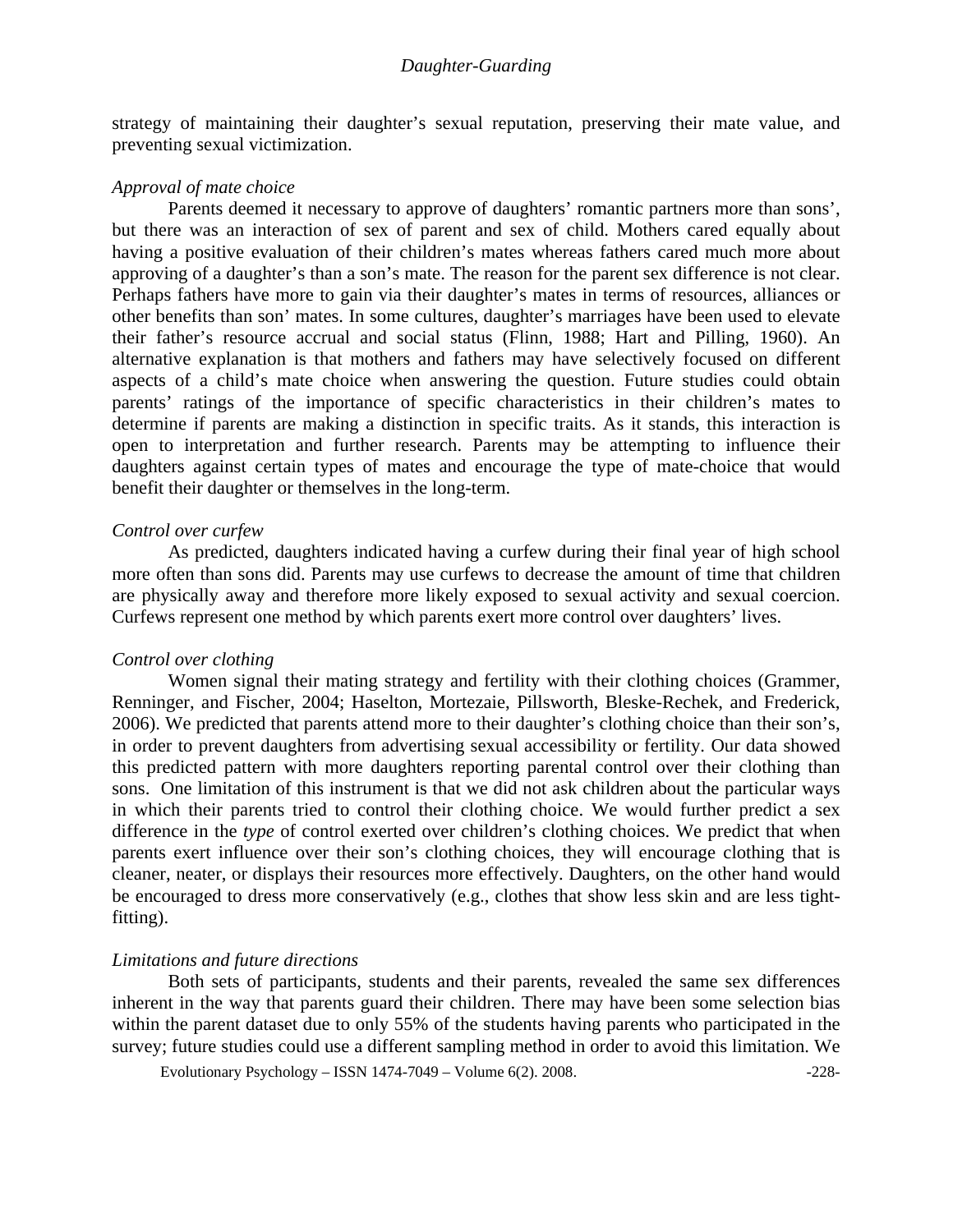have no reason to suspect that participants were dishonest in their responses since all responses were kept completely secured, the instrument was administered online, and the subjects presumably participated alone. The timeframe, though in the past, was on average only about three years prior to participation. A student's final year in high school represents a time in which adolescents can legally consent to sexual intercourse in most states (Norman-Eady, Reinhart and Marino, 2003) and represents a transition in the amount of parental control from high school to college. It is possible that even larger sex differences would be found in younger samples who are subjected to greater parental controls—a speculation that awaits future research.

The current study cannot unambiguously distinguish between the several hypothesized adaptive problems daughter-guarding may have evolved to solve: (1) decreasing daughter's risk of sexual victimization, (2) protecting daughter's sexual reputation so that she can obtain a high quality mate, and (3) influencing daughter's mate choice in ways that historically (and perhaps currently) would have benefited the parent's fitness. Many acts of daughter-guarding may simultaneously solve all three adaptive problems. Restricting a daughter's ability to drive alone with a member of the opposite sex or spend the night in mixed-sex company, for example, are acts that could simultaneously reduce her risk of sexual victimization, protect her sexual reputation, and retain the parent's ability to influence her choice of a mate.

Future studies could attempt to identify design features of daughter-guarding that are distinctly targeted toward each of these adaptive problems. If the key adaptive problem is the daughter's risk of sexual victimization or poor mate choice, for example, parents might show more guarding behavior when she is most fertile (i.e., just prior to or at ovulation) to prevent coerced or consensual conception of low quality offspring to the extent they can somehow detect it. If the key adaptive problem is to influence the daughter's mate choice to increase the parent's fitness or maintain her sexual reputation, we should find evidence that high-quality male mates find sexually inexperienced women more desirable as long-term mates, and that parents monitor their daughters' sexual reputation.

Another future direction centers on the guarding behaviors of siblings. Because they are on average genetically related by 50%, siblings are predicted to be invested in one another's RS. We therefore posit the Sister-Guarding Hypothesis: that siblings, like parents, will allocate more guarding to sisters, especially after they reach puberty. Both the Daughter-Guarding Hypothesis and the Sister-Guarding Hypothesis are supported by the same logic. That one's mating behavior influences the reproductive success of one's parents and siblings implies that we may also see adaptations in parents for enlisting the assistance of their other children in guarding daughters as well as utilizing their other children as informants as to the efficacy of their daughter-guarding behaviors.

Daughter-guarding requires effort which represents a cost. Therefore, we predict that biological relatives will be more likely to engage in daughter-guarding and may allocate their effort based on their degree of genetic relatedness (Hamilton, 1964). For instance, step-fathers should generally be less likely to engage in guarding their step-daughters compared to biological fathers. Because of their lack of genetic relatedness, stepfathers pose risks for step-daughters, including an elevated risk of sexual exploitation. Several key predictions follow from this: stepdaughters, lacking the daughter-guarding that would have been provided by the true biological father, would suffer higher rates of rape, would suffer lower perceived mate value as a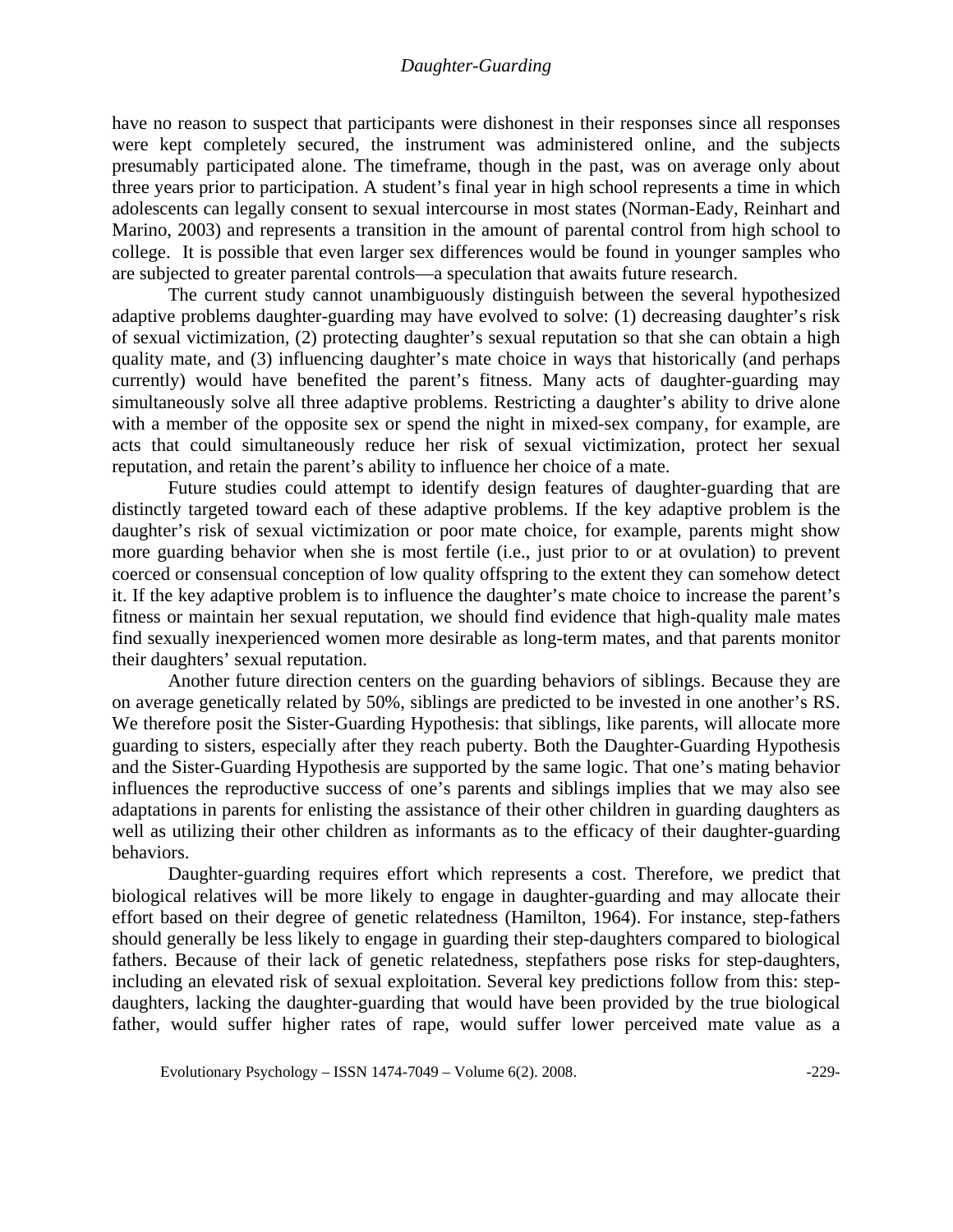consequence of sexual conduct, and would make poorer mate choices—predictions testable by future research.

We did not find any differences between fathers and mothers in the magnitude of daughter-guarding with the exception of approval of mates. Presumably, fathers who are relatively certain of their paternity have as much incentive to guard their offspring as mothers, and fathers have the additional quality of being more physically formidable in the face of persistent male suitors. Perhaps time spent with daughters exerts an effect on this dimension with fathers less likely to get full custody of children in divorce cases, fathers relegating more of their energy to remating after a divorce, or fathers being less aware of cues to sexual activity in their daughters due to traveling for work. In the future, researchers could assess the degree to which father's daughter-guarding is dependent on cues to paternity certainty or amount of time spent together.

Parents clearly differ from each other in the intensity of effort they devote to daughterguarding. These individual differences are reflected in the positive correlations among the various types of guarding: parents' average correlations among the guarding behaviors and among the approval ratings were  $r = 0.46$  and  $r = 0.45$ , respectively. Future research could profitably explore the sources of these parental differences. One source of variance could stem from the offspring. Some daughters, for example, may possess physical traits (e.g., early sexual maturation) or behavioral traits (e.g., overly trusting of strangers) that pose an increased risk of sexual victimization or increased likelihood of sexual activity, thus evoking more intense guarding from their parents. Parents, on the other hand, may vary in the amount of effort they will expend on daughter-guarding based on the number and sex of their children, whether they are currently devoting more of their finite resources to mating or to parenting, or how effectively they can help their daughters either financially or socially. Because time and effort budgets are finite, parents with several daughters, for example, may not be able to devote as much effort to guarding each one compared to parents who have only one daughter. Future studies could examine these and other hypotheses about individual differences among parents in daughterguarding.

Future research could also explore predictable cross-cultural differences (Low, 1989). The degree of daughter-guarding in a society should vary based on differential distributions of capital as well as cultural differences in mating systems. Fathers may engage in more intense daughter-guarding to protect their economic and mating interests in societies characterized by higher levels of competition among available women for high quality suitors. Degree of daughter-guarding in a society may also be predicted by the importance that men place on the virginity of their wives. Those societies in which virginity is more highly prized and in which parents benefit more from their daughters' mateships should show higher levels of daughterguarding, like cloistering, use of burkas and other more extreme forms of control.

# *Conclusions*

The Daughter-Guarding Hypothesis received substantial empirical support from two separate data sources. Both children and parents reported significant sex differences indicating that parents guard daughters more than sons. In domains that encompass a great deal of adolescent life, parents restricted their daughters more than their sons: they allowed their daughters to engage in fewer social and romantic activities, they disapproved more of their

Evolutionary Psychology – ISSN  $1474-7049$  – Volume 6(2). 2008.  $-230-7230$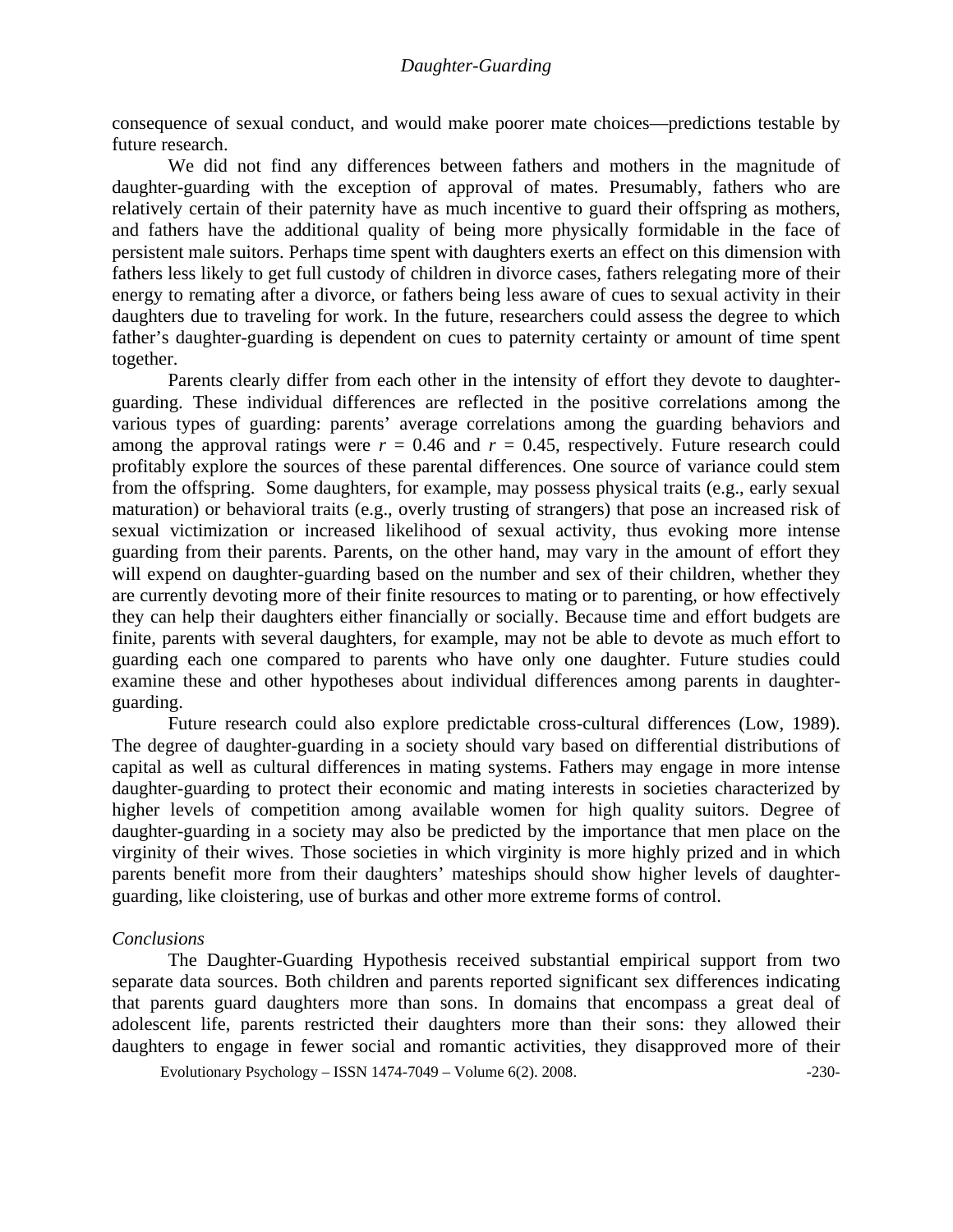daughters' sexual contact, they expressed greater upset over their daughters' sexual activity, they expressed greater attempts to control their daughters' mate choice, they more frequently instated curfews for their daughters, and they exerted more control over their daughters' clothing choices. In short, the behavioral, attitudinal, and emotional assays all converged to support the Daughter-Guarding Hypothesis.

Daughters and sons both constitute valuable reproductive assets for parents. Because of the profound sex differences in human reproductive biology—specifically internal female fertilization, heavy obligatory female parental investment, and uncertainty of paternity but not maternity—effective utilization of those reproductive assets differs greatly for daughters and sons. The current study documents a half-dozen design features, ranging from emotional upset about specific sexual activities of daughters versus sons to manifest guarding behaviors, that point to distinct daughter-guarding adaptations in parents. Future research can gainfully explore a wider array of psychological design features and the differing social and cultural contexts in which they are activated.

**Acknowledgements:** The authors would like to thank Jaime Confer, Sean Conlan, Judith Easton, Sarah E. Hill, Joonghwan Jeon and David Lewis for valuable feedback on an earlier version of this manuscript. The authors thank Satoshi Kanazawa and an anonymous reviewer for helpful suggestions which improved the quality of this manuscript. The authors would also like to thank Amy Bost for her assistance in data collection.

### **Received 3 March 2008; Revision submitted 28 March 2008; Accepted 1 April 2008**

### **References**

- Baker, R. R., and Bellis, M. A. (1995). *Human sperm competition: Copulation, masturbation, and infidelity*. London: Chapman and Hall.
- Broder, A. and Hohmann, N. (2003). Variations in risk taking behavior over the menstrual cycle: An improved replication. *Evolution and Human Behavior, 24*, 391-398.
- Brownmiller, S. (1975). *Against our will: Men, women and rape.* Simon and Schuster: New York.
- Bulcroft, R. A., Carmody, D. C., and Bulcroft, K. A. (1998). Family structure and patterns of independence giving to adolescents: Variations by age, race, and gender of child. *Journal of Family Issues, 19*, 404-432.
- Buss, D.M. (1989). Conflict between the sexes: Strategic interference and the evocation of anger and upset. *Journal of Personality and Social Psychology*, *56*, 735-747.
- Buss, D. M. (2000). *The dangerous passion: Why jealousy is as necessary as love and sex*. New York: Free Press.
- Buss, D. M., and Schmitt, D. P. (1993). Sexual strategies theory: An evolutionary perspective on human mating. *Psychological Review, 100*, 204-232.
- Buss, D. M., Shackelford, T. K., Kirkpatrick, L. A., Choe, J., Hasegawa, M., Hasegawa T., and Bennett, K. (1999). Jealousy and the nature of beliefs about infidelity: Tests of competing hypotheses about sex differences in the United States, Korea, and Japan. *Personal Relationships, 6*, 125-150.

Evolutionary Psychology – ISSN  $1474-7049$  – Volume 6(2). 2008.  $-231-769$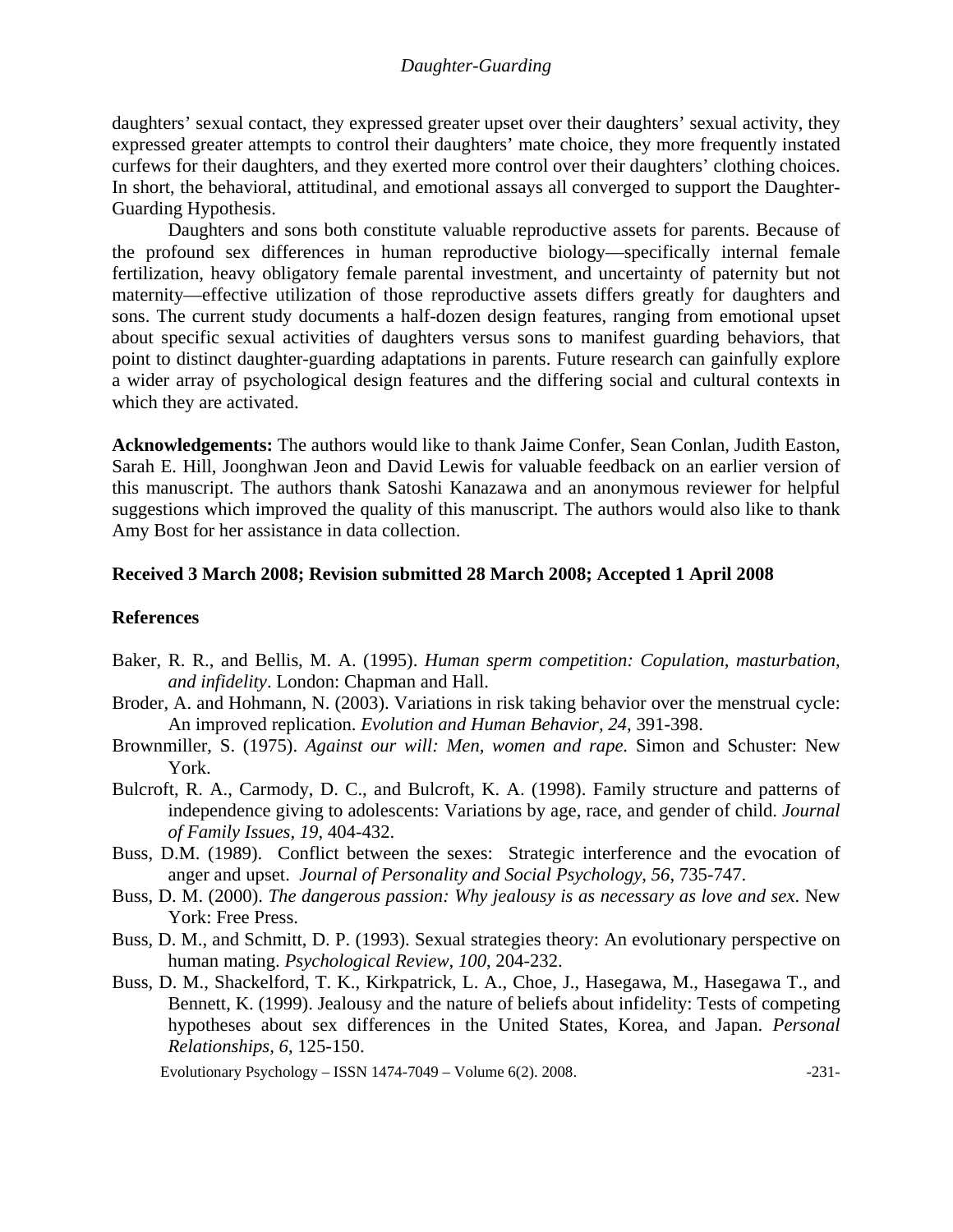- Buunk, A. P., Park, J. H., and Dubbs, S. L. (2008). Parent–offspring conflict in mate preferences. *Review of General Psychology, 12,* 47-62.
- Cerda-Flores, R. M., Barton, S. A., Marty-Gonzalez, L. F., Rivas, F., and Chakraborty, R. (1999). Estimation of nonpaternity in the Mexican population of Nuevo Leon: A validation study with blood group markers. *American Journal of Physical Anthropology, 109*, 281-293.
- Chavanne, T. J., and Gallup, G. G. (1998). Variation in risk taking behavior among female college students as a function of the menstrual cycle. *Evolution and Human Behavior, 19*, 27–32.
- DeKay, W. T. (1995). *Grandparental investment and the uncertainty of kinship.* Paper presented at the Human Behavior and Evolution Society, Santa Barbara California.
- Dickemann, M. (1981). Paternal confidence and dowry competition: A biocultural analysis of purdah. In R. D. Alexander and D. W. Tinkle (Eds.), *Natural selection and social behavior: Recent Research and New Theory* (pp. 417-438). New York: Chiron Press.
- Euler, H. A., and Weitzel, B. (1996). Discriminative grandparental solicitude as reproductive strategy. *Human Nature, 7*, 39-59.
- Fisher, B. S., and Sloan, J. J., III. (2003). Unraveling college women's fear of crime: A test of Ferraro's shadow hypothesis. *Justice Quarterly, 20*, 301-327.
- Flinn, M. V. (1988). Daughter guarding in a Trinidadian village. In L. Betzig, M. Mulder, and P. Turke (Eds.), *Human reproductive behaviour* (pp. 189-200). London: Cambridge University Press.
- Gottschall, J. A. and Gottschall, T. A. (2003). Are per-incident rape-pregnancy rates higher than per-incident consensual pregnancy rates? *Human Nature, 14*, 1-20.
- Grammer, K., Renninger, L., and Fischer, B. (2004). Disco clothing, female sexual motivation, and relationship status: is she dressed to impress? *Journal of Sex Research, 41*, 66-74.
- Hamilton, W. D. 1964 The genetical evolution of social behaviour I and II, *Journal of Theoretical Biology, 7*, 1-52.
- Hart, C.W., and Pilling, A.R. (1960). *The Tiwi of North Australia.* New York: Hart, Rinehart, and Winston.
- Haselton, M. G., Mortezaie, M., Pillsworth, E. G., Bleske-Rechek, A., and Frederick, D. A. (2006). Ovulatory shifts in human female ornamentation: Near ovulation, women dress to impress. *Hormones and Behavior, 40-45*.
- Koss, M. P., Gidycz, C. A. and Wisniewski, N. (1987). The scope of rape: Incidence and prevalence of sexual aggression and victimization in a national sample of higher education students. *Journal of Consulting and Clinical Psychology, 55*, 162-170.
- Low, B.S. (1989). Cross-cultural patterns in the training of children: An evolutionary perspective. *Journal of Comparative Psychology*, *103*, 313-319.
- McNeely, C., Shew, M. L., Beuhring, T., Sieving, R., Miller, B. C., and Blum, R. W. (2002). Mothers' influence on the timing of first sex among 14- and 15-year-olds. *Journal of Adolescent Health, 31*, 256-265.
- Norman-Eady, S., Reinhart, C. and Marino, P. (2003). Statutory rape laws by state. Retrieved October 31, 2006 from <http://www.cga.ct.gov/2003/olrdata/jud/rpt/2003-R-0376.htm>
- Peters, J. F. (1994). Youth gender socialization of adolescents in the home: Research and discussion. *Adolescence, 29*, 913-935.

Evolutionary Psychology – ISSN 1474-7049 – Volume 6(2). 2008. -232-